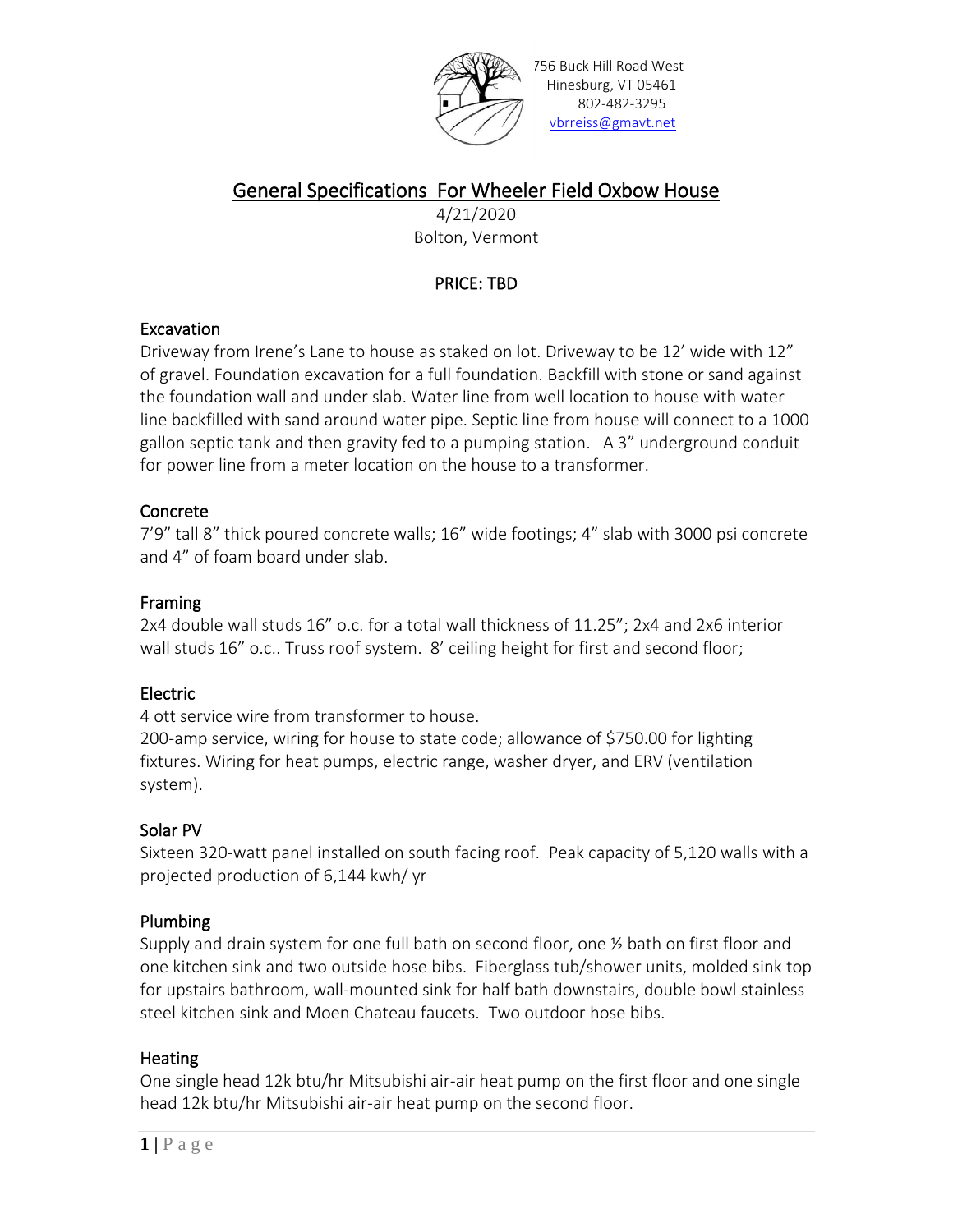

#### Domestic Hot Water

Reheem 50-gallon domestic hot water heat pump, located in the basement.

#### Well/ Water Supply

Water supply will be from a drilled well located on site as noted on the site plan and state approved permit provided by Vermont Building Resources. Connection will be made from the well to mechanical room.

#### Insulation

4" EPS foam under slab; 11.25 " (R-42) of dense pack cellulose in all framed exterior walls; 24" (R-82) of blown in cellulose in attic; all windows and doors foamed in place as well as all penetrations to attic. 3.5" closed cell foam with intumescent paint on basement walls.

#### Exterior Doors and Windows

Paradigm windows as noted on the plans with a combination of awning and casement windows. All windows will have tri-pane glass with low-e coating. Windows will be white exterior and interior and have 4 9/16" pine jambs and standard screens, with sheetrock returns. One Marvin Ultrex basement window. Exterior doors are full glass and ¼ glass Therma-Tru doors as noted on the plans.

#### Exterior Trim

Exterior trim to be pre-primed pine P-5; facia to be 1x 8 P5 pine; corner boards to be 1 x 6, P-5. Soffit to be 3/8 ac plywood. Exterior casing on doors and windows will be 5/4 x 4 P5 pine or similar trim. P5 trim has one coat of finish paint over one coat of exterior primer.

#### Siding

Siding to be Hardie wood/concrete composite clapboard and shingles pre-painted from the factory; reveal for the clapboard siding and shingles will be 5". Shingles will be in the upper gable ends and on the upper gable.

#### Roofing

IKO asphalt shingle roof. Standard color to be selected by owner

#### Interior Doors

Four paneled pine with painted jambs, brushed nickel hinges and allowance of \$330 for interior door hardware.

#### **Sheetrock**